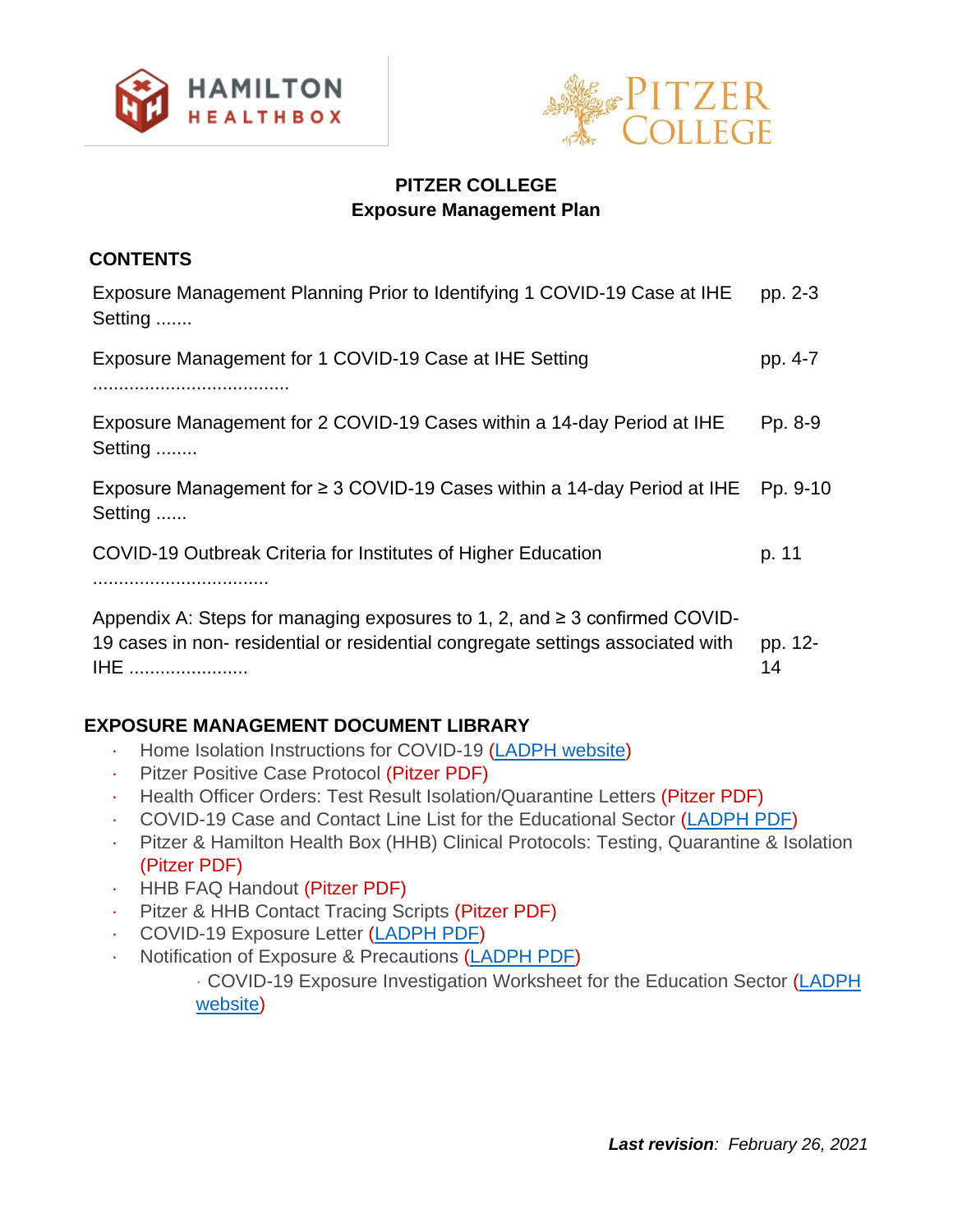



## **LEGEND**

**Black text:** Language excerpted from LACDPH's **Protocol for COVID-19 Exposure Management in Institutes of Higher Education** (last rev. 12/02/2020)

**Maroon/Teal text:** Response language provided by Pitzer College and/or Hamilton Health Box

# **Exposure Management Planning Prior to Identifying 1 COVID-19 Case at IHE Setting**

1. **LADPH REQUIRES** A designated IHE COVID-19 Compliance Task Force that is responsible for establishing and enforcing all COVID-19 safety protocols and ensuring that staff and students receive education about COVID-19. A designated COVID-19 Compliance Officer who serves as a liaison to DPH in the event of a COVID-19 cluster or outbreak at an IHE setting.

- **Designated COVID-19 Compliance Committee:** Pitzer has a COVID-19 Compliance Committee composed of Laura Troendle, Deanna Caballero, Mark Crawbuck, Jim Marchant, Jessica Levy, River Santee, Toby Hamilton and Glenn Davis. This committee is responsible for establishing and enforcing all COVID-19 Health and Safety policies and protocols; responding to any concerns or complaints regarding COVID-19 Health and Safety policies and protocols; ensuring that students, staff and faculty are educated about COVID-19 (prevention, spread and College policies); overseeing COVID-19 case management on campus, including the COVID-19 Containment, Response and Control Plan, this Exposure Management Plan, and Prevention Plan; reviewing factors that might contribute to risk of COVID-19 infection on the campus; and providing information to governmental agencies, as appropriate. Meets weekly since January 2021.
	- o The Compliance Group regularly confers with Pitzer's COVID-19 Task Force which includes a broader group of faculty, staff and students and is responsible for making recommendations to the College president concerning the College's response to COVID-19.
- **Established and enforces COVID-19 safety protocols and circulates educational information:** Achieved via mandatory employee training for faculty and staff working on campus, development and maintenance of Pitzer community resources, email announcements, compliance surveillance, and reminder notifications.
- **Established and publicizes dedicated Pitzer COVID hotline and inbox:** (909) 607-2180; [nurse@pitzer.edu](mailto:nurse@pitzer.edu)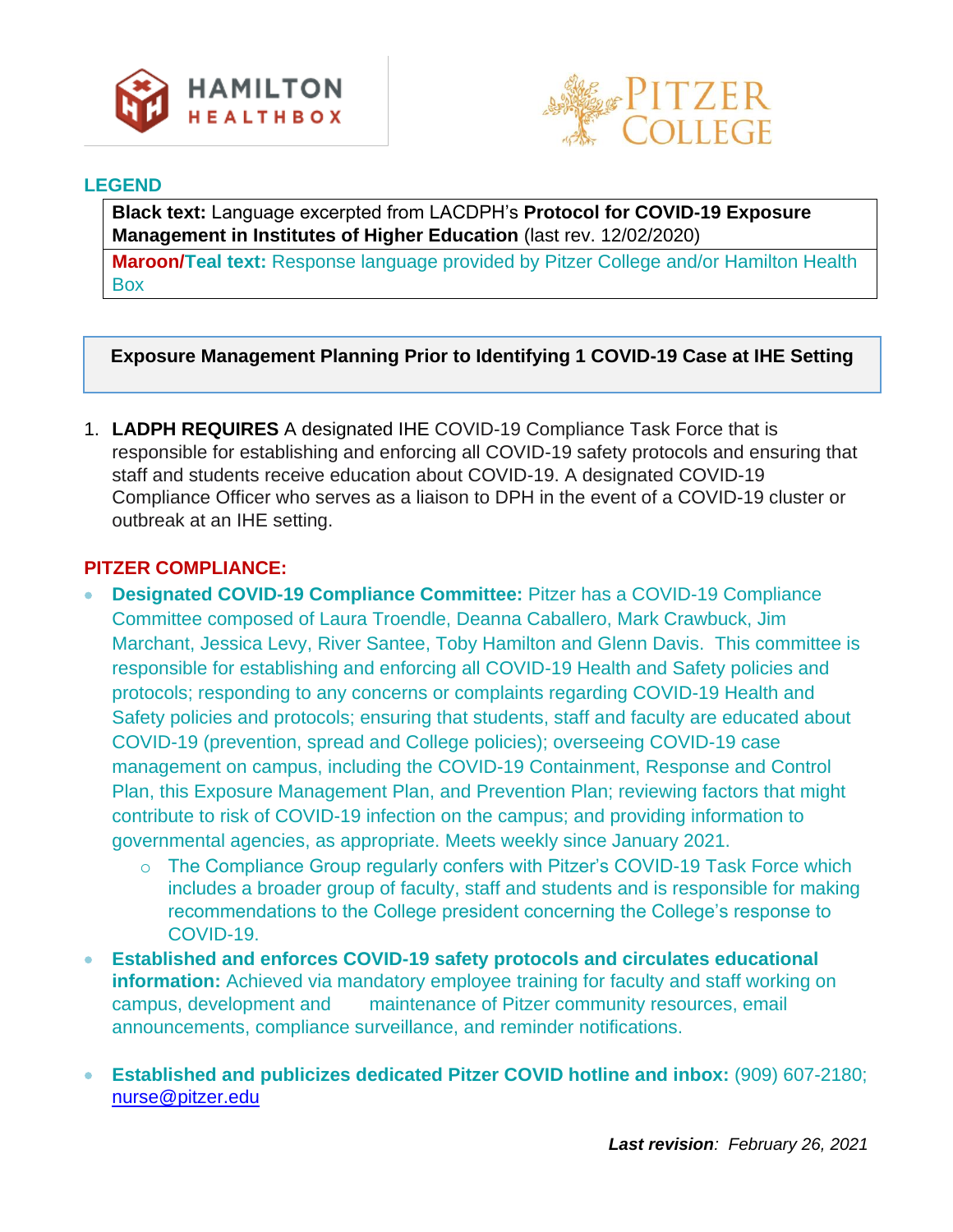



- **Designated COVID-19 Compliance Officer:** The designated liaison between Pitzer and LADPH in the event of COVID-19 cluster or outbreak is Laura Troendle, Chief Operating Officer and Treasurer at Pitzer College, supported by River Santee, Registered Nurse with Hamilton Health Box.
- **Drafted and maintains comprehensive COVID-19 Workplace Health and Safety Protocols:** available to review upon request.
- 2. **LADPH REQUIRES** Adequate supply of housing for students and faculty living on campus to safely isolate or quarantine when needed.

## **PITZER COMPLIANCE:**

- Pitzer is fully online for the Spring 2021 semester and has no students living on campus. Upon a return to a conventional residential experience, Pitzer will implement suitable quarantine and isolation housing arrangements.
- 3. **LADPH REQUIRES** A plan for all students and employees who have symptoms consistent with COVID-19 infection or are quarantined because of exposure to case(s) on campus to have access to testing or be tested for COVID-19 infection.

- Pitzer is fully online in the Spring 2021 semester with no students living on campus. Therefore, it has no current quarantine protocol for students. Students living near campus can be tested at Student Health Services https://services.claremont.edu/student-healthservices/.
- **Access to testing (on campus):** Pitzer has partnered with Hamilton Health Box (HHB), a private, on-campus clinic that provides COVID-specific medical evaluation and on-campus testing services for all students and employees who have symptoms consistent with COVID-19 infection or who are quarantined because of exposure to a confirmed case. Pitzer also provides tests for a fee to family and household members of employees as well as to third-party campus vendors. HHB partners with Fulgent Genetics to process PCR COVID-19 tests. HHB also has the capacity to administer rapid antigen tests onsite in presumed positive cases; positive antigen tests are subsequently confirmed by a PCR test.
- Pitzer has developed and implemented a **Daily Health Screening Survey** (delivered via Qualtrics) to continuously track and initiate COVID-19 case management on the Pitzer campus. **(Not Required by LADPH.)**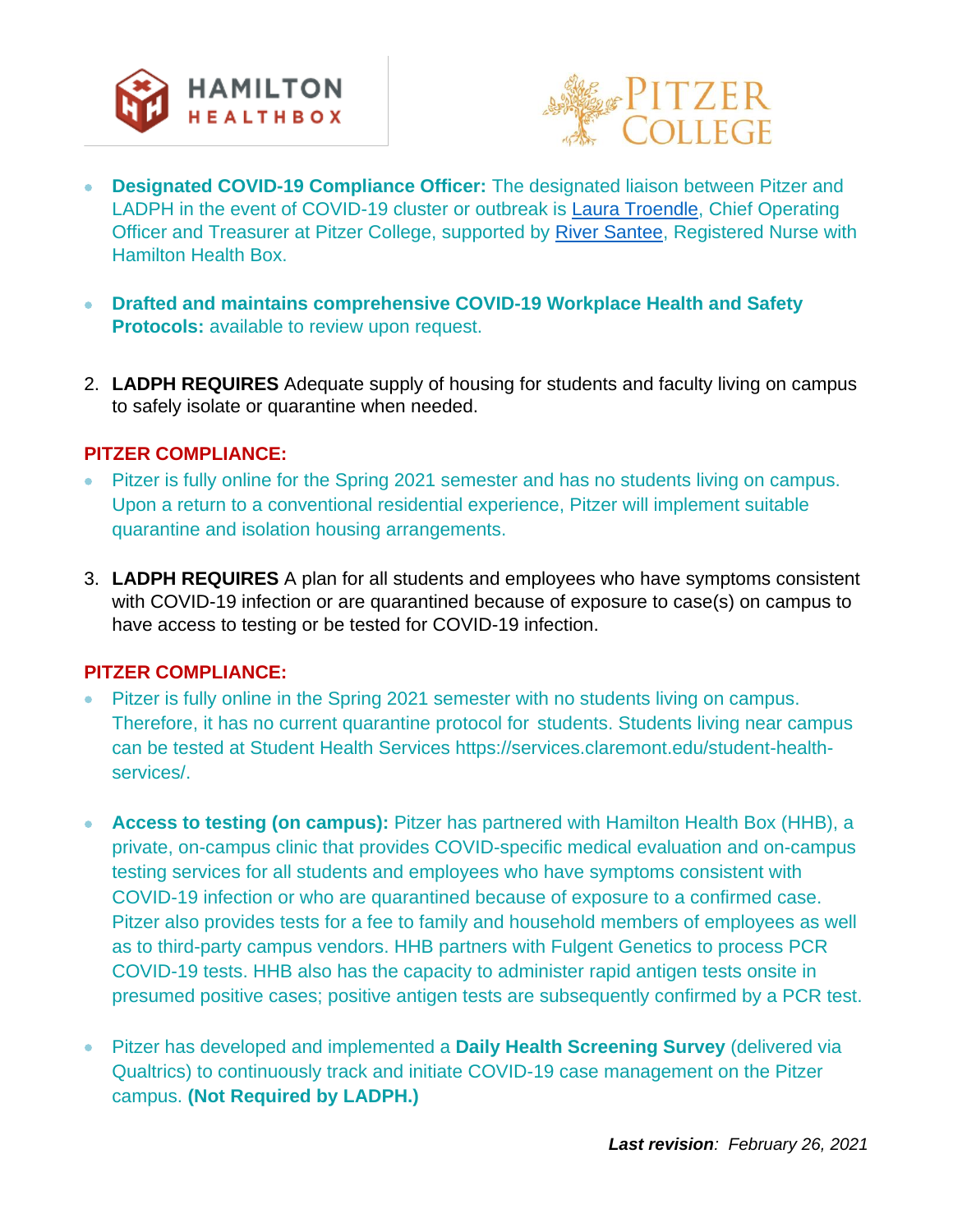



## **Exposure Management for 1 COVID-19 Case at IHE Setting**

1. **LADPH REQUIRES** After identifying 1 laboratory confirmed COVID-19 case (student or employee), IHE Compliance Task Force instructs the case to follow Home Isolation Instructions for COVID-19

[\(http://www.publichealth.lacounty.gov/acd/ncorona2019/covidisolation/\)](http://www.publichealth.lacounty.gov/acd/ncorona2019/covidisolation/).

# **PITZER COMPLIANCE:**

- Hamilton Health Box (hereafter, "Hamilton Health Box" or "HHB" may be construed to mean River Santee RN, or her designee, as applicable)
	- o …provides **"**[Home Isolation Instructions for COVID-19](http://www.publichealth.lacounty.gov/acd/ncorona2019/covidisolation/)**"** to confirmed COVID-19 cases, consistant with LADPH Home isolation instructions.
	- o …follows **"Pitzer Positive Case Protocols" (Pitzer PDF). (Not Required by LADPH.)**
	- o …triggers case management updates in Qualtrics. **(Not Required by LADPH.)**
- 2. **LADPH REQUIRES** IHE Compliance Task Force informs the case that DPH will contact the case directly through the DPH Case and Contact Investigation Program to collect additional information and issue the Health Officer Order for Case Isolation.

- Hamilton Health Box
	- o …informs the case the LADPH will contact them to perform contact tracing investigation.
	- o …provides **"Health Officer Order: Test Result Isolation/Quarantine Letter" (Pitzer PDF)** for Case Isolation.
- 3. **LADPH REQUIRES** IHE Compliance Task Force works with the case to generate a list of students and/or employees with exposure to the case while infectious. IHE cases include all students or employees affiliated with the IHE including those who work or reside both on- and off-campus. IHE Compliance Officer submits this information to DPH using th[e](http://publichealth.lacounty.gov/acd/Diseases/EpiForms/COVID_OBlinelist_Education_Sector.xlsx) [COVID-19 Case and Contact Line List for the Educational Sector,](http://publichealth.lacounty.gov/acd/Diseases/EpiForms/COVID_OBlinelist_Education_Sector.xlsx) within 1 business day of notification of a confirmed case. If needed, additional time may be requested. For technical assistance on how to complete the line list contact: ACDC-Education@ph.lacounty.gov.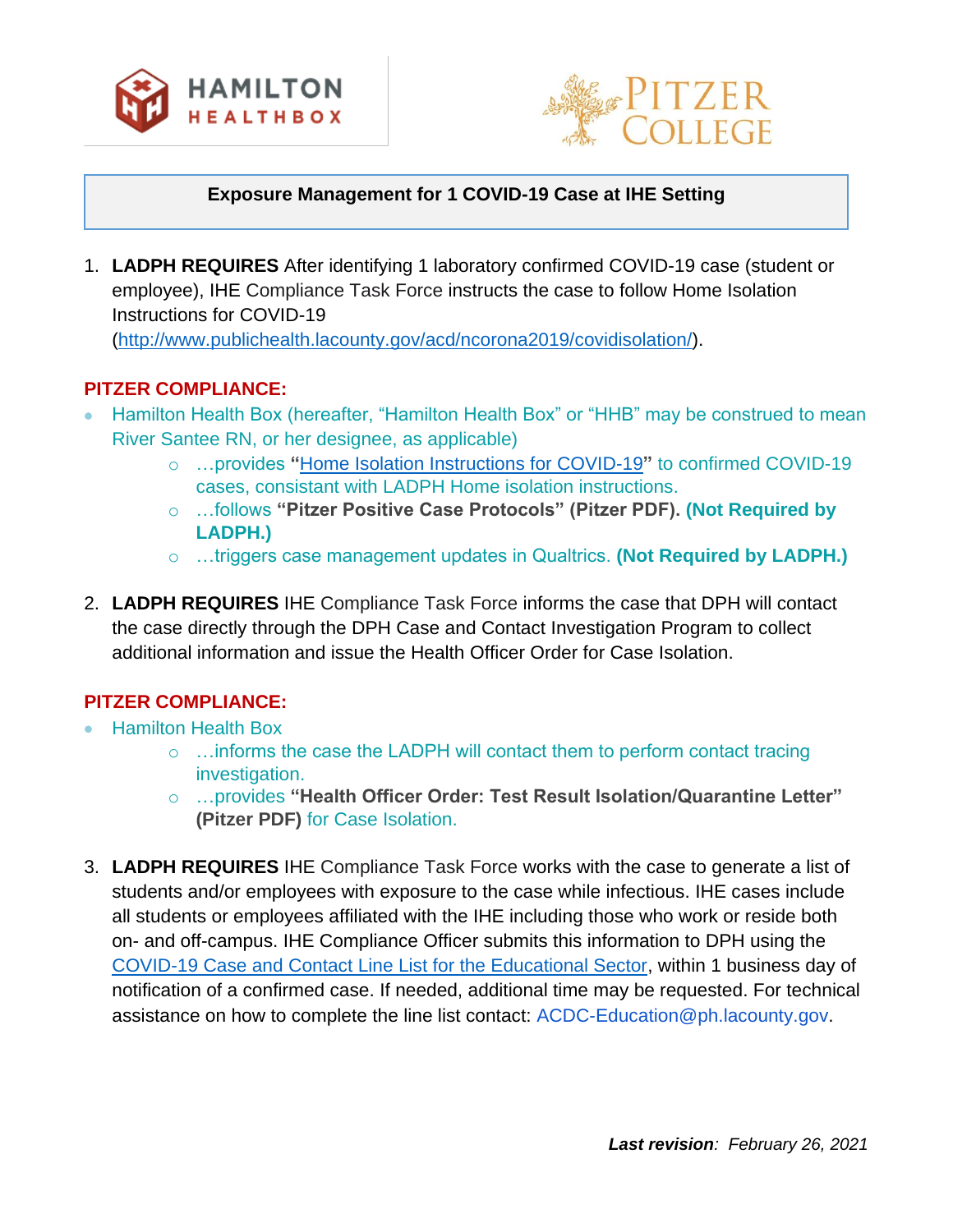

# **ALLEGE**

# **PITZER COMPLIANCE:**

- Hamilton Health Box or designated Contact Tracer works with the case to generate a list of students and/or employees with exposure to the case while infectious and submits this information to LADPH using the [COVID-19 Case and Contact Line List for the Educational](http://publichealth.lacounty.gov/acd/Diseases/EpiForms/COVID_OBlinelist_Education_Sector.xlsx)  [Sector](http://publichealth.lacounty.gov/acd/Diseases/EpiForms/COVID_OBlinelist_Education_Sector.xlsx) within 1 business day of notification of a confirmed case.
- The definitions presented below (provided by LADPH) in connection with contact tracing have been incorporated in various external-facing documents for the Pitzer community, including: the **"Pitzer & HHB Clinical Protocols - Testing Quarantine & Isolation" (Pitzer PDF), the "HHB FAQ Handout" (Pitzer PDF), and the "Pitzer & HHB Contact Tracing Scripts" (Pitzer PDF)**.

o A case is considered to be infectious beginning 2 days before their symptoms first appeared and until they are no longer required to be isolated (i.e., no fever for at least 24 hours without the use of medicine that reduces fever AND other symptoms have improved AND at least 10 days have passed since symptoms first appeared.) A person with a positive COVID-19 test but no symptoms is considered to be infectious from 2 days before their test was administered until 10 days after their test date.

- o A person is considered to have been exposed if they are one of the following:
	- a. An individual who was within 6 feet of the infected person for more than 15 minutes, even if a non-medical face covering was worn; or
	- b. An individual who had unprotected contact with the infected person's body fluids and/or secretions of a person with confirmed or suspected COVID-19 (e.g., being coughed or sneezed on, sharing utensils or saliva, or providing care without using appropriate protective equipment.)
- 4. **LADPH REQUIRES** Students and employees that are identified to have had an exposure to the case are notified by the IHE Compliance Task Force through a letter or other communication strategies. A Campus Exposure Notification letter template is available at[:](http://publichealth.lacounty.gov/acd/Diseases/EpiForms/COVID_TemplateNotificationLetters_Educational_Settings.docx) [COVID-19 Template Notification Letters for](http://publichealth.lacounty.gov/acd/Diseases/EpiForms/COVID_TemplateNotificationLetters_Educational_Settings.docx) Education Settings. The notification of exposure should include the following messages:
	- Students and employees with exposure to a campus case should test for COVID-19, whether or not they have symptoms, and inform IHE of test results. This will determine the extent of disease spread on campus and serve as a basis for further control measures. Testing resources include: Employee Health Services or Occupational Health Services, Student Health Center, personal healthcare providers, and community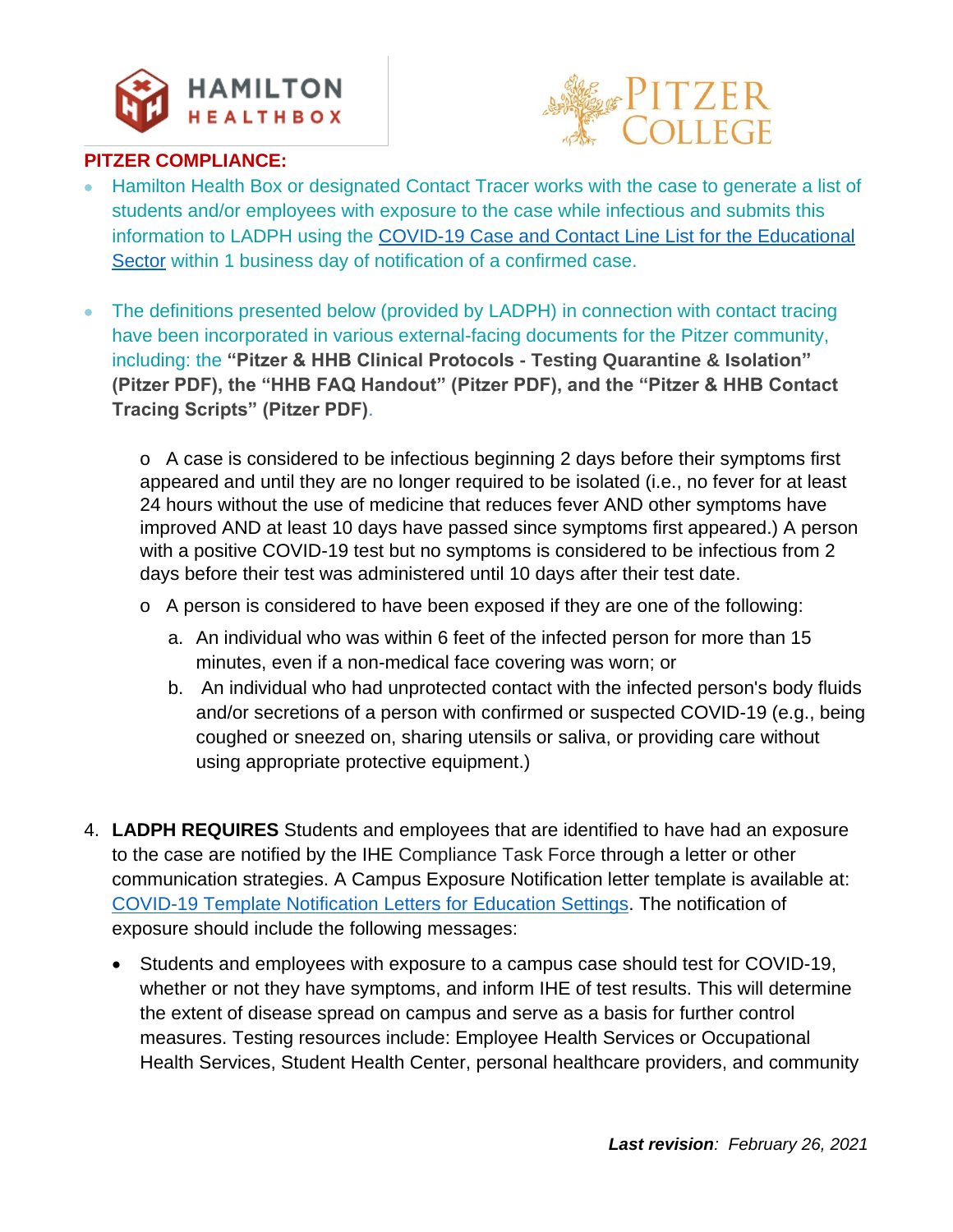



testing sites (covid19.lacounty.gov/testing). Individuals who need assistance finding a medical provider can call the LA County Information line 2-1-1, which is available 24/7.

• Exposed students and employees should quarantine for 10 days since last exposure to the case while infectious (as defined above) and must continue to monitor their health and adhere to strict COVID-19 prevention precautions through day 14, even if they receive a negative test result during their quarantine period. A person who tests negative may subsequently develop disease, with or without symptoms, if tested during the incubation period (i.e., the time period between exposure and disease onset). Home Quarantine Guidance for COVID-19 is available at[:](http://www.publichealth.lacounty.gov/acd/ncorona2019/covidquarantine/)

<http://www.publichealth.lacounty.gov/acd/ncorona2019/covidquarantine/>

- IHE will assist with identifying housing for students living on campus or in off-campus housing leased by the College to safely isolate or quarantine when needed.
- DPH will contact exposed students/employees directly though the Case and Contact Investigation Program to collect additional information and issue the Los Angeles County Public Health [Emergency Isolation Order](http://www.publichealth.lacounty.gov/media/Coronavirus/docs/HOO/HOO_Coronavirus_Blanket_Isolation.pdf) or [Emergency Quarantine Order](http://www.publichealth.lacounty.gov/media/Coronavirus/docs/HOO/HOO_Coronavirus_Blanket_Quarantine.pdf) as appropriate.

- Hamilton Health Box identifies and notifies students, employees, visitors and vendors who have had an exposure to a positive case through a call/email and/or letter **"Covid-19 Exposure Letter" [\(LADPH PDF\)](http://publichealth.lacounty.gov/acd/Diseases/EpiForms/COVID_TemplateNotificationLetters_Educational_Settings.docx)**.
- The **"Pitzer & HHB Clinical Protocols - Testing Quarantine & Isolation" (Pitzer PDF)**  are compliant with the guidelines stated above: "Exposed Students and Employees should quarantine for 10 days since last exposure to the case while infectious (as defined above) and must continue to monitor their health and adhere to strict COVID-19 prevention precautions through day 14, even if they receive a negative test result during their quarantine period."
- 5. **LADPH RECOMMENDS** IHE Compliance Task Force will determine whether additional notification is needed to inform the wider campus community about the exposure and precautions being taken to prevent spread of COVID-19. A general notification letter template is available at[:](http://publichealth.lacounty.gov/acd/Diseases/EpiForms/COVID_TemplateNotificationLetters_Educational_Settings.docx) [COVID-19 Template Notification Letters for Education Settings.](http://publichealth.lacounty.gov/acd/Diseases/EpiForms/COVID_TemplateNotificationLetters_Educational_Settings.docx) If identities of close contacts are not known or close contacts cannot be reached, the IHE must work with DPH to develop; and release a public notification. Outbreak counts and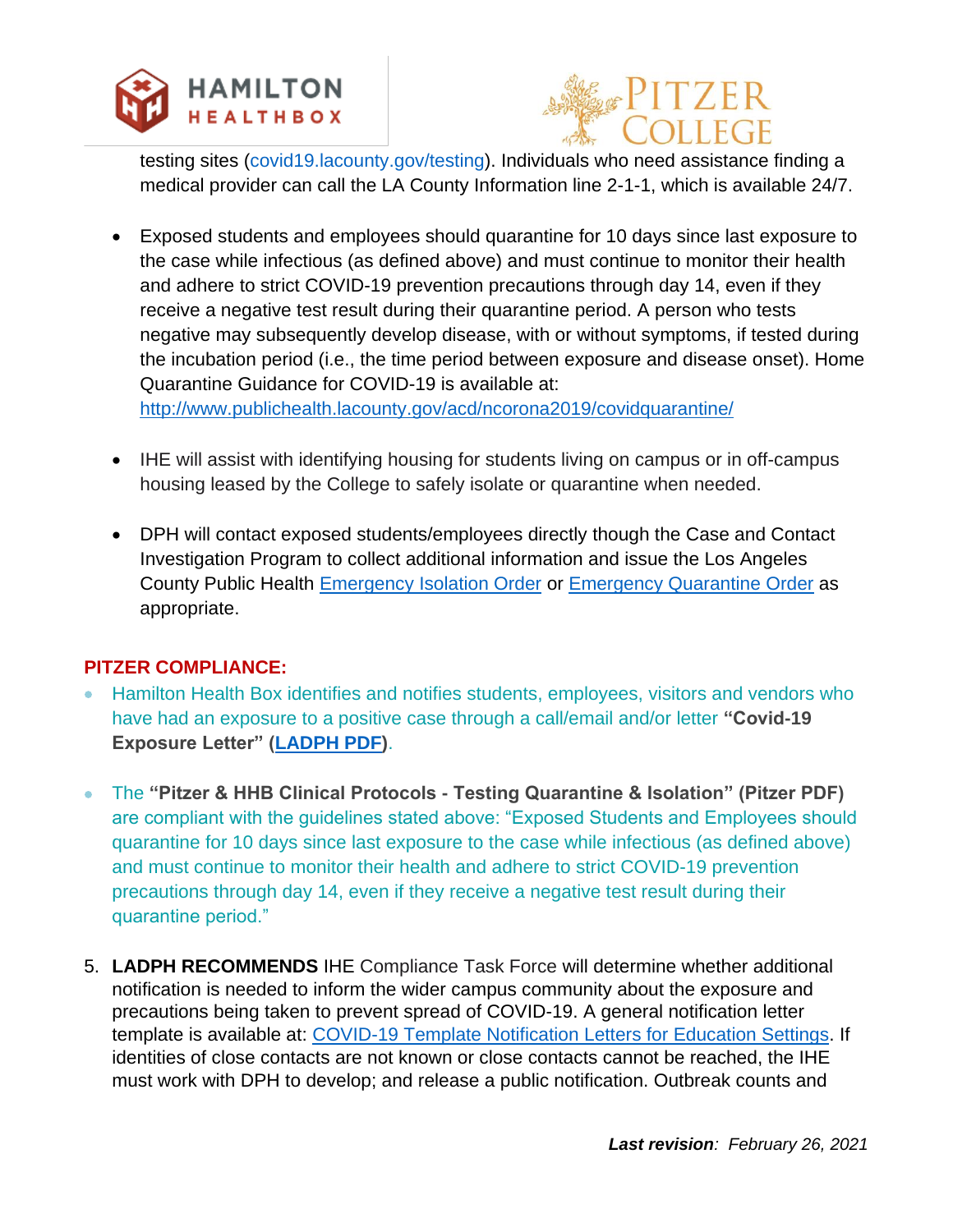



locations will also b[e](http://www.publichealth.lacounty.gov/media/Coronavirus/locations.htM#educational-settings) publically posted without personal identifiers on the **DPH** website until the outbreak is resolved.

## **PITZER COMPLIANCE:**

• The Pitzer COVID Compliance Committee will produce a **"Notification of Exposure & Precautions" [\(LADPH PDF\)](http://publichealth.lacounty.gov/acd/Diseases/EpiForms/COVID_TemplateNotificationLetters_Educational_Settings.docx)** letter for the wider campus community on an as-needed basis.

**Exposure Management for 2 COVID-19 Cases within a 14-day Period at IHE Setting**

1. **LADPH REQUIRES** After identifying 2 laboratory confirmed cases (students and/or employees) within a 14- day period, IHE follows *required* steps for 1 confirmed case.

## **PITZER COMPLIANCE:**

• Hamilton Health Box will perform all of the required steps for 1 confirmed case in addition to the requirements for 2 confirmed cases within a 14-day period.

2. **LADPH RECOMMENDS**IHE Compliance Task Force assesses whether the 2 cases are epidemiologically linked, meaning that the two affected individuals were both present at some point in the same setting and same time while either or both were infectious.\*

*\*A case is considered to be infectious from 2 days before symptoms first appeared until they are no longer required to be isolated (i.e., no fever for at least 24 hours without the use of medicine that reduces fever AND other symptoms have improved AND at least 10 days have passed since symptoms first appeared). A person with a positive COVID-19 test but no symptoms is considered to be infectious from 2 days before their test was taken until 10 days after their test.*

Determination of epidemiological links between cases may require further investigation to understand exposure history and identify all possible locations and persons that may have been exposed to the case while infectious at the site. NOTE: Epidemiologically linked cases include persons with identifiable connections to each other such as sharing a physical space (e.g. in a classroom, office, or gathering), indicating a higher likelihood of linked spread of disease in that setting rather than sporadic transmission from the broader community. A tool is available to assist in the assessment of epidemiological links at: COVID-19 Exposure [Investigation Worksheet for the Education Sector.](http://publichealth.lacounty.gov/acd/Diseases/EpiForms/COVID_ExposureInvestigation_Education_Sector.pdf) For technical assistance on how to assess epidemiological links, please contact [ACDC-Education@ph.lacounty.gov.](mailto:ACDC-Education@ph.lacounty.gov)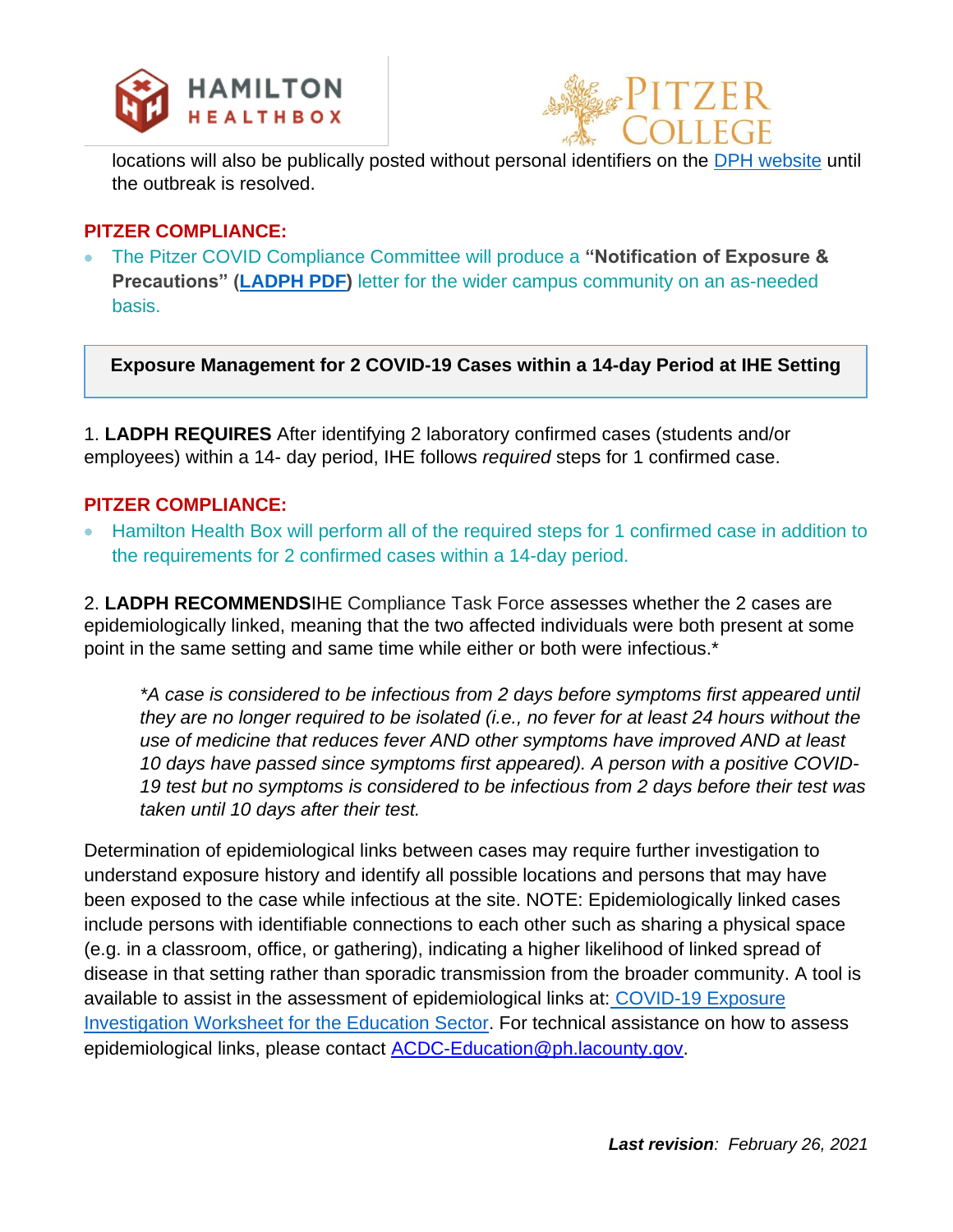



- If epidemiological links do not exist, IHE continues with routine exposure management.
- If epidemiological links exist, IHE reinforces messages to students and employees on precautions to take to prevent spread on campuses, including implementation of sitespecific interventions.

## **PITZER COMPLIANCE:**

- Hamilton Health Box will complete a contact tracing investigation and determine any epidemiological link using the [COVID-19 Exposure Investigation Worksheet for the](http://publichealth.lacounty.gov/acd/Diseases/EpiForms/COVID_ExposureInvestigation_Education_Sector.pdf)  [Education Sector.](http://publichealth.lacounty.gov/acd/Diseases/EpiForms/COVID_ExposureInvestigation_Education_Sector.pdf)
- The Pitzer COVID Compliance Committee will produce a **"Notification of Exposure & Precautions" [\(LADPH PDF\)](http://publichealth.lacounty.gov/acd/Diseases/EpiForms/COVID_TemplateNotificationLetters_Educational_Settings.docx)** letter for the wider campus community, on an as-needed basis.
- The Pitzer COVID Compliance Committee will implement site-specific interventions to reduce spread of the COVID-19 Infection: (e.g., zoning, cleaning, restricting/regulating access to site of spread.)

## **Exposure Management for ≥ 3 COVID-19 Cases within a 14-day Period at IHE Setting**

1. **LADPH REQUIRES** If IHE identifies a cluster of 3 or more laboratory confirmed cases (students and/or employees) within a 14-day period, IHE should proceed with the following steps:

## **PITZER COMPLIANCE:**

- Hamilton Health Box will perform all of the required steps for 1 confirmed case in addition to the requirements for 3+ confirmed cases within a 14-day period.
	- o Report the cluster to DPH Acute Communicable Disease Control (ACDC) Education Sector Team within 1 business day via email at: ACDC-Education@ph.lacounty.gov or by calling (888) 397-3993 or (213) 240-7821.

## **PITZER COMPLIANCE:**

•

• Hamilton Health Box will report the cluster to LADPH ACDC within 1 business day via the channels listed above.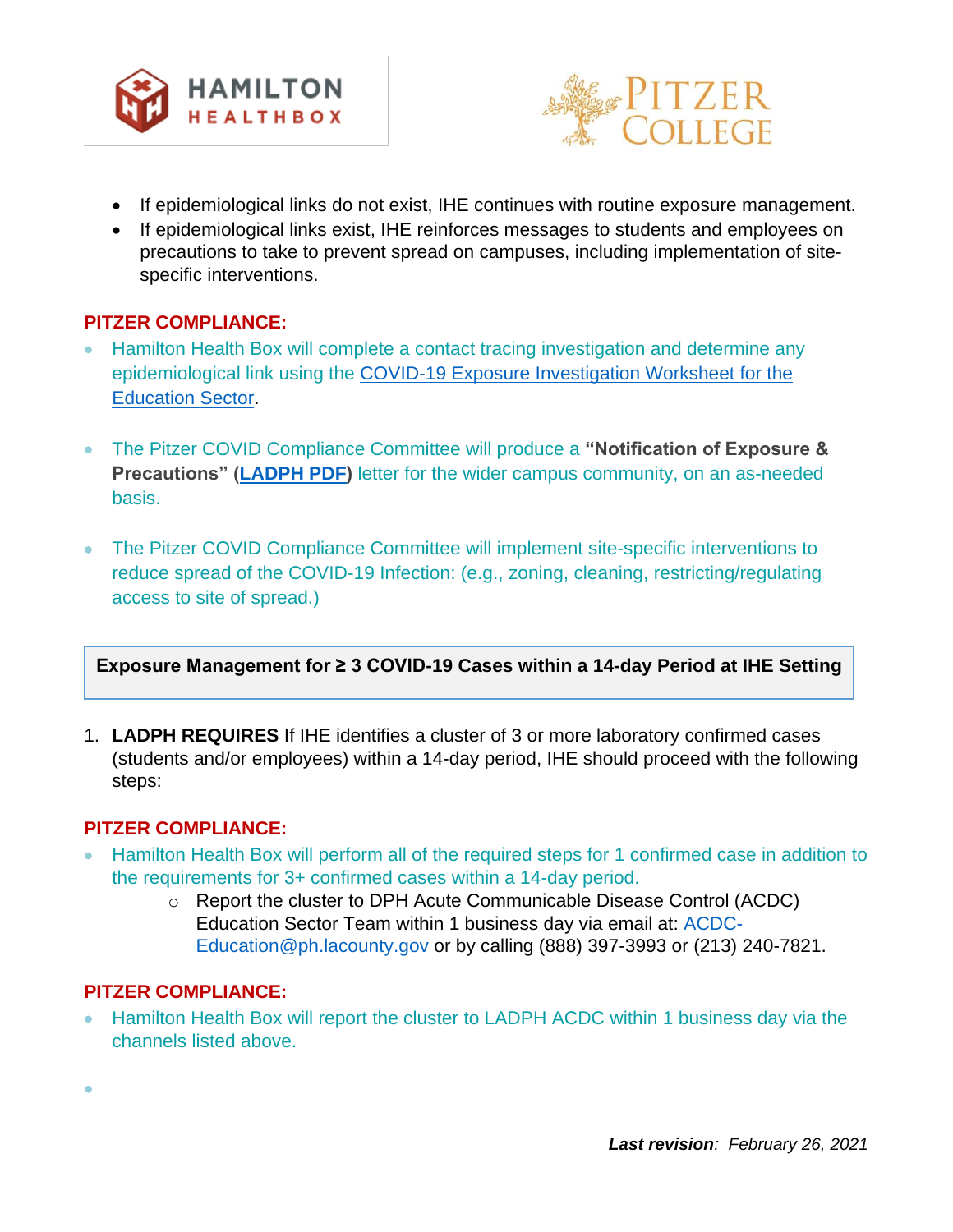



• Compete the *Line List for Cases and Contacts*, available at: [COVID-19 Case and Contact](http://publichealth.lacounty.gov/acd/Diseases/EpiForms/COVID_OBlinelist_Education_Sector.xlsx)  [Line List for the Educational Sector](http://publichealth.lacounty.gov/acd/Diseases/EpiForms/COVID_OBlinelist_Education_Sector.xlsx) and submit to ACDC-Education@ph.lacounty.gov. For technical assistance on how to complete the line list contact ACDC-Education@ph.lacounty.gov.

## **PITZER COMPLIANCE:**

- Hamilton Health Box will complete the line list for cases and contacts using th[e](http://publichealth.lacounty.gov/acd/Diseases/EpiForms/COVID_OBlinelist_Education_Sector.xlsx) [COVID-19](http://publichealth.lacounty.gov/acd/Diseases/EpiForms/COVID_OBlinelist_Education_Sector.xlsx)  [Case and Contact Line List for the Educational Sector](http://publichealth.lacounty.gov/acd/Diseases/EpiForms/COVID_OBlinelist_Education_Sector.xlsx) and submit to [ACDC-](mailto:ACDC-Education@ph.lacounty.gov)[Education@ph.lacounty.gov.](mailto:ACDC-Education@ph.lacounty.gov)
- The ACDC Education Sector Team will review the *Line List for Cases and Contacts* to determine whether the outbreak criteria have been met. The ACDC team will contact IHE within 1 business day to advise on next steps.
	- If outbreak criteria are not met, IHE continues with routine exposure management.
	- If outbreak criteria are met, DPH Outbreak Management Branch (OMB) is activated.

– An OMB public health investigator is assigned to coordinate with the IHE on outbreak management for the duration of the outbreak investigation.

# **PITZER COMPLIANCE:**

- If outbreak criteria are met, DPH public health investigators will coordinate with Hamilton Health Box on outbreak management for the duration of the outbreak investigation (*c.f.* pp. 10; § **Outbreak Management Measures at IHE**.)
- IHE Compliance Task Force will submit requested information, including updates to the *Line*

*List for Cases and Contacts* to the OMB Investigator until the outbreak is resolved (i.e., at least 14 days since the last confirmed case).

- Hamilton Health Box will submit requested information including updates to the Line List for Cases and Contacts to the OMB Investigator until the outbreak is resolved.
- 2. **LADPH RECOMMENDS** Prior to reporting cluster to the DPH ACDC Education Sector Team, IHE Compliance Task Force will determine whether at least 3 cases in the cluster have epidemiological links. A tool is available to assist in the assessment of epidemiological links at[:](http://publichealth.lacounty.gov/acd/Diseases/EpiForms/COVID_ExposureInvestigation_Education_Sector.pdf) [COVID-19 Exposure Investigation Worksheet for the Education](http://publichealth.lacounty.gov/acd/Diseases/EpiForms/COVID_ExposureInvestigation_Education_Sector.pdf)  [Sector.](http://publichealth.lacounty.gov/acd/Diseases/EpiForms/COVID_ExposureInvestigation_Education_Sector.pdf)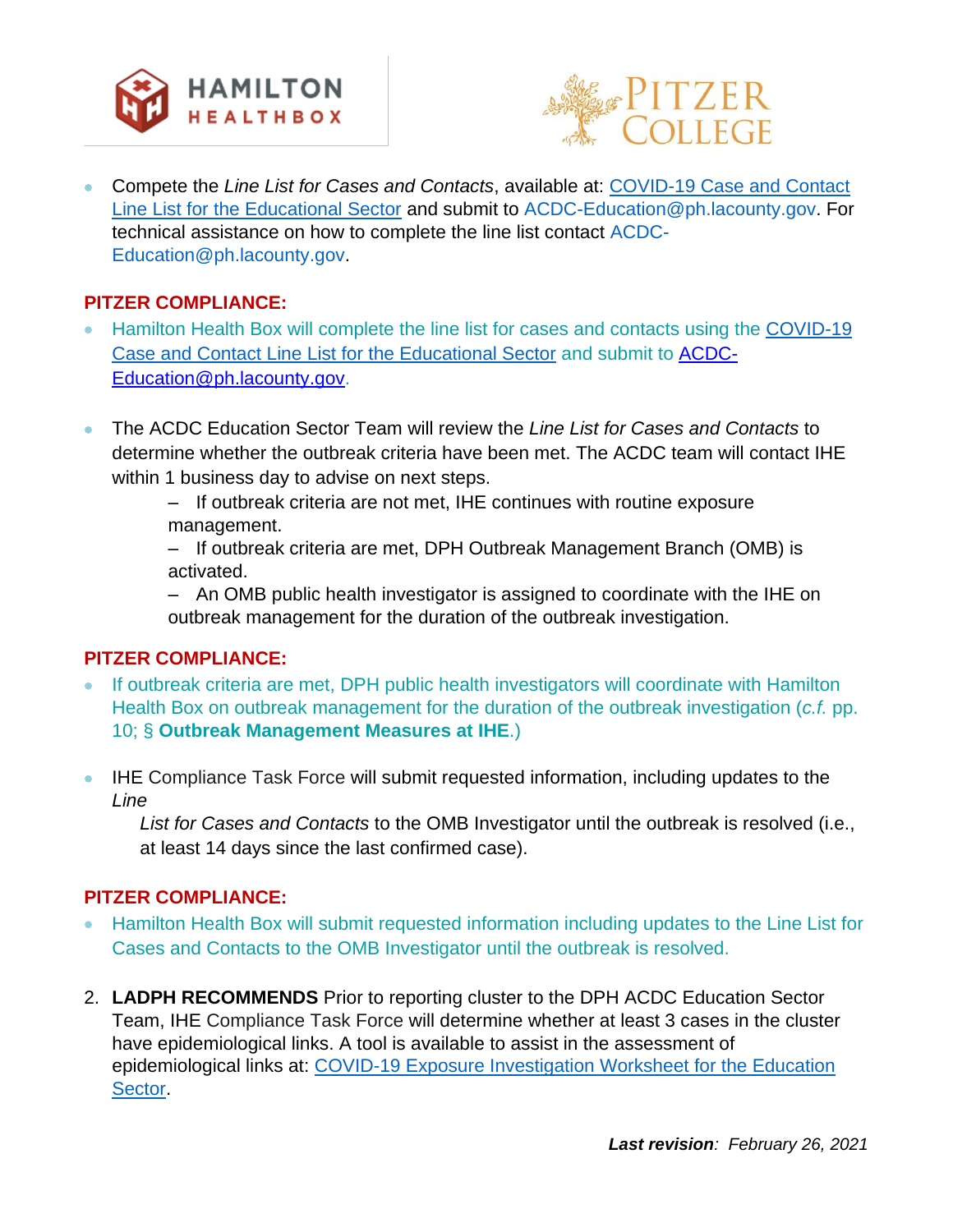



## **PITZER COMPLIANCE:**

- Hamilton Health Box will assess whether the 3 cases are epidemiologically linked through an HHB contact tracing investigation using th[e](http://publichealth.lacounty.gov/acd/Diseases/EpiForms/COVID_ExposureInvestigation_Education_Sector.pdf) [COVID-19 Exposure Investigation](http://publichealth.lacounty.gov/acd/Diseases/EpiForms/COVID_ExposureInvestigation_Education_Sector.pdf)  [Worksheet for the Education Sector.](http://publichealth.lacounty.gov/acd/Diseases/EpiForms/COVID_ExposureInvestigation_Education_Sector.pdf)
- If no epidemiological link is identified, the College will proceed with routine exposure management.
- If an epidemiological link exists, Hamilton Health Box will report the cluster to the LADPH ACDC Education Sector Team by email and phone.

# **COVID-19 Outbreak Criteria for Institutes of Higher Education**

IHE Non-residential Setting: At least 3 laboratory-confirmed cases with symptomatic or asymptomatic COVID-19 infection within a 14-day period in a group\* with members who are epidemiologically linked, do not share a household, and are not a close contact of each other outside of the campus.

*\*IHE groups include persons that share a common membership (e.g., Greek or other social organization, athletic teams, sports and recreation clubs, academic cohort, workplace on campus). Epidemiological links require the infected persons to have been present at some point in the same setting during the same time period while infectious.*

IHE Residential Setting\*: At least 3 laboratory-confirmed cases with symptomatic or asymptomatic COVID-19 infection within a 14-day period within the same or multiple dwellings that share a common area.

*\*IHE Residential Settings include on- and off-campus residential housing facilities where groups of IHE students and/or employees congregate and/or reside (e.g., on-campus residences, on- or off- campus Greek housing).*

**For additional COVID-19 resources for Institutes of Higher Education, please visit:**  http://publichealth.lacounty.gov/media/Coronavirus/reopening-la.htm#highereducation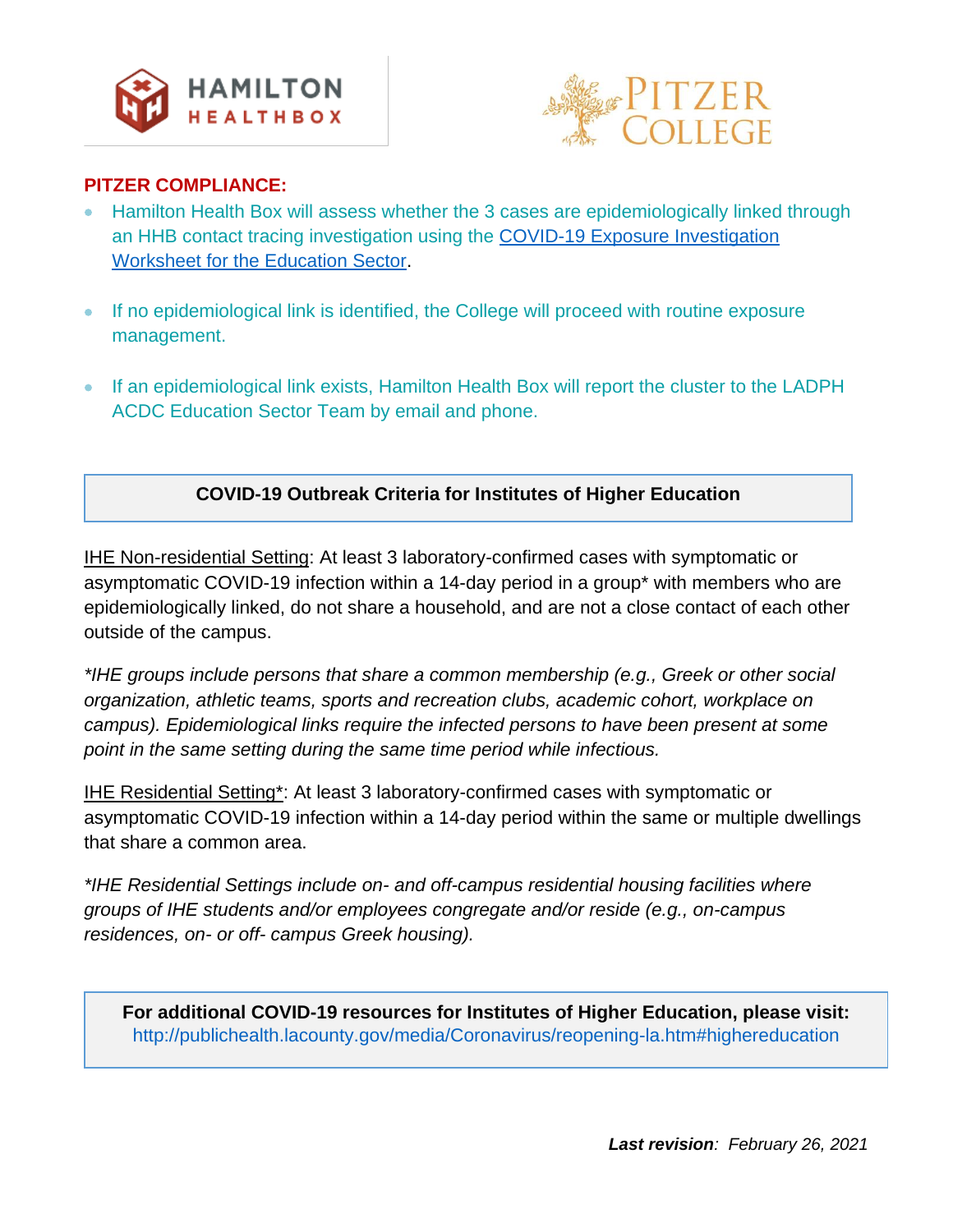



# **APPENDIX A**

# **Steps for managing exposures to 1, 2, and ≥ 3 confirmed COVID-19 cases in nonresidential or residential congregate settings associated with IHE**

| 1 Case  | 1) Required: IHE instructs the case to follow Home Isolation<br>Instructions (a).<br>Required: IHE informs case that the DPH will contact the<br>(2)<br>case directly to collect additional information and issue Health<br>Officer Order for Isolation (a).<br>3) Required: IHE works with the case to identify IHE contacts<br>with exposure.<br>4) Required: IHE notifies* identified contacts of exposure and<br>instructs them to quarantine at home and test for COVID-19.<br>5) Required: IHE informs contacts that DPH will contact them<br>directly to collect additional information and issue Health Officer<br>Order for Quarantine (b).<br>6) Required: IHE submits contact information for case and IHE<br>contacts using the COVID-19 Case and Contact Line List for<br>the Educational Sector and sends to DPH by emailing: ACDC-<br>Education@ph.lacounty.gov.<br>7) Recommended: IHE sends general notification* to inform<br>the wider campus community of the exposure and precautions<br>being taken to prevent spread. *Templates for exposure<br>notification and general notification are available at: COVID-19<br><b>Template Notification Letters for Education Settings.</b> |
|---------|----------------------------------------------------------------------------------------------------------------------------------------------------------------------------------------------------------------------------------------------------------------------------------------------------------------------------------------------------------------------------------------------------------------------------------------------------------------------------------------------------------------------------------------------------------------------------------------------------------------------------------------------------------------------------------------------------------------------------------------------------------------------------------------------------------------------------------------------------------------------------------------------------------------------------------------------------------------------------------------------------------------------------------------------------------------------------------------------------------------------------------------------------------------------------------------------------------|
| 2 Cases | 1) Required: Follow steps for 1 confirmed case.<br>2) Recommended: If the 2 cases occurred within 14 days of<br>each other, IHE determines whether the cases have<br>epidemiological (epi) links.* A COVID-19 Exposure<br><b>Investigation Worksheet for the Education Sector tool is</b><br>available to help assess for epi links.<br>*Epi links do not exist: IHE continues with routine exposure<br>management.<br>*Epi links exist: IHE implements additional infection control<br>measures.                                                                                                                                                                                                                                                                                                                                                                                                                                                                                                                                                                                                                                                                                                        |